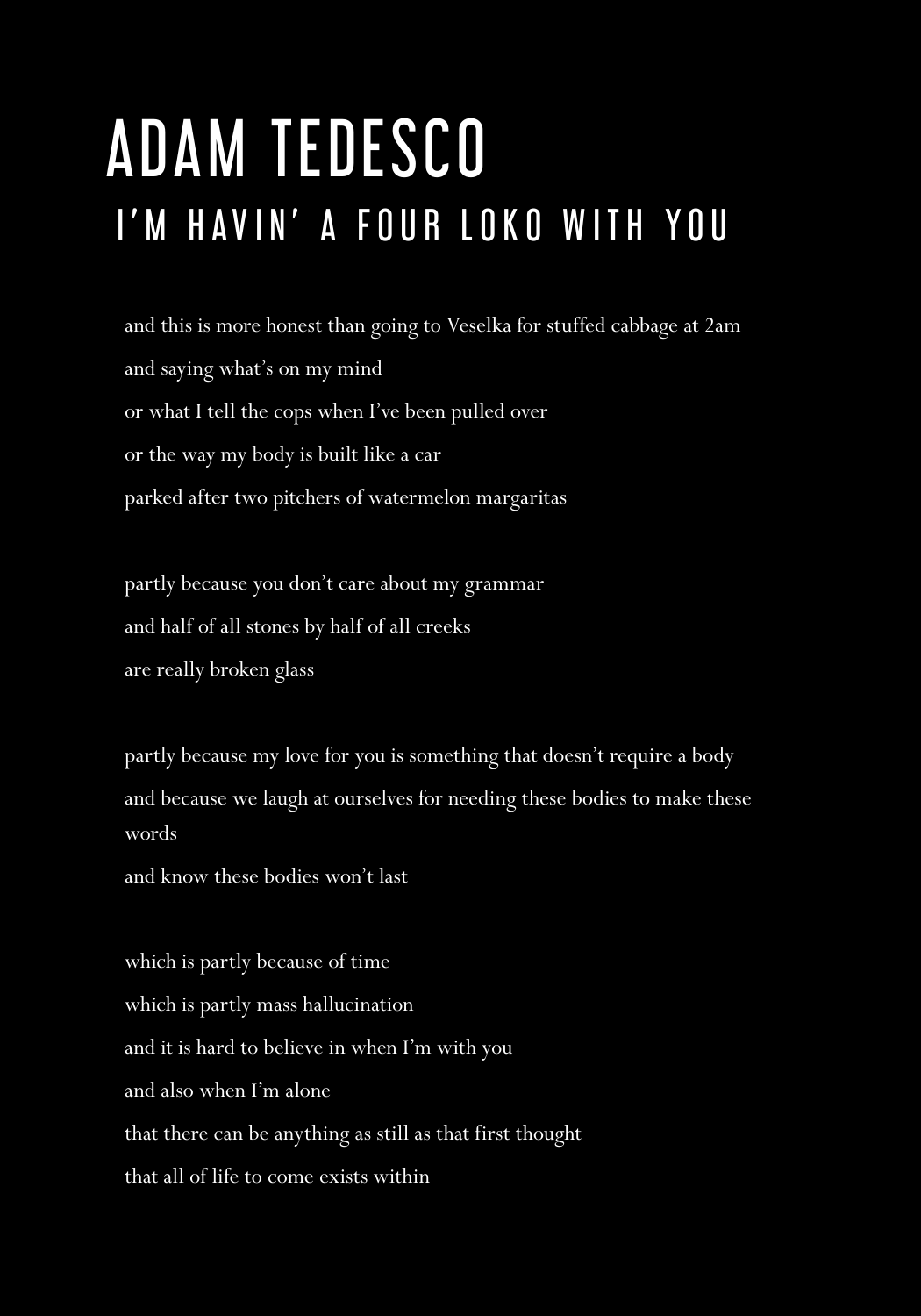and all of these feelings are due in part to assiduity to the world in relation to you in the warm New York at sunset as I buy two slices of cheese then drive over a bridge built from stone dug from a mine that I have visited twice to witness my reflection in the dark mirror of endless water

and my face moving there was not my face at all but the water I drive across so many evenings which has the final word on all things earthly

## I look

at the water beyond the guard rail and think of you and all the water in bodies except for the vial of tears resting near the places we have been together because you are not a grave thing

because we can laugh about the problem of how to tell children that heaven is for the people who can't share this moment with us and smile and the fact that when two people laugh it is one laugh and a thought can't exist for an infinite amount of time but laughter can more or less take care of us after bodies cannot

just as we laugh beneath the Nude Descending a Staircase or